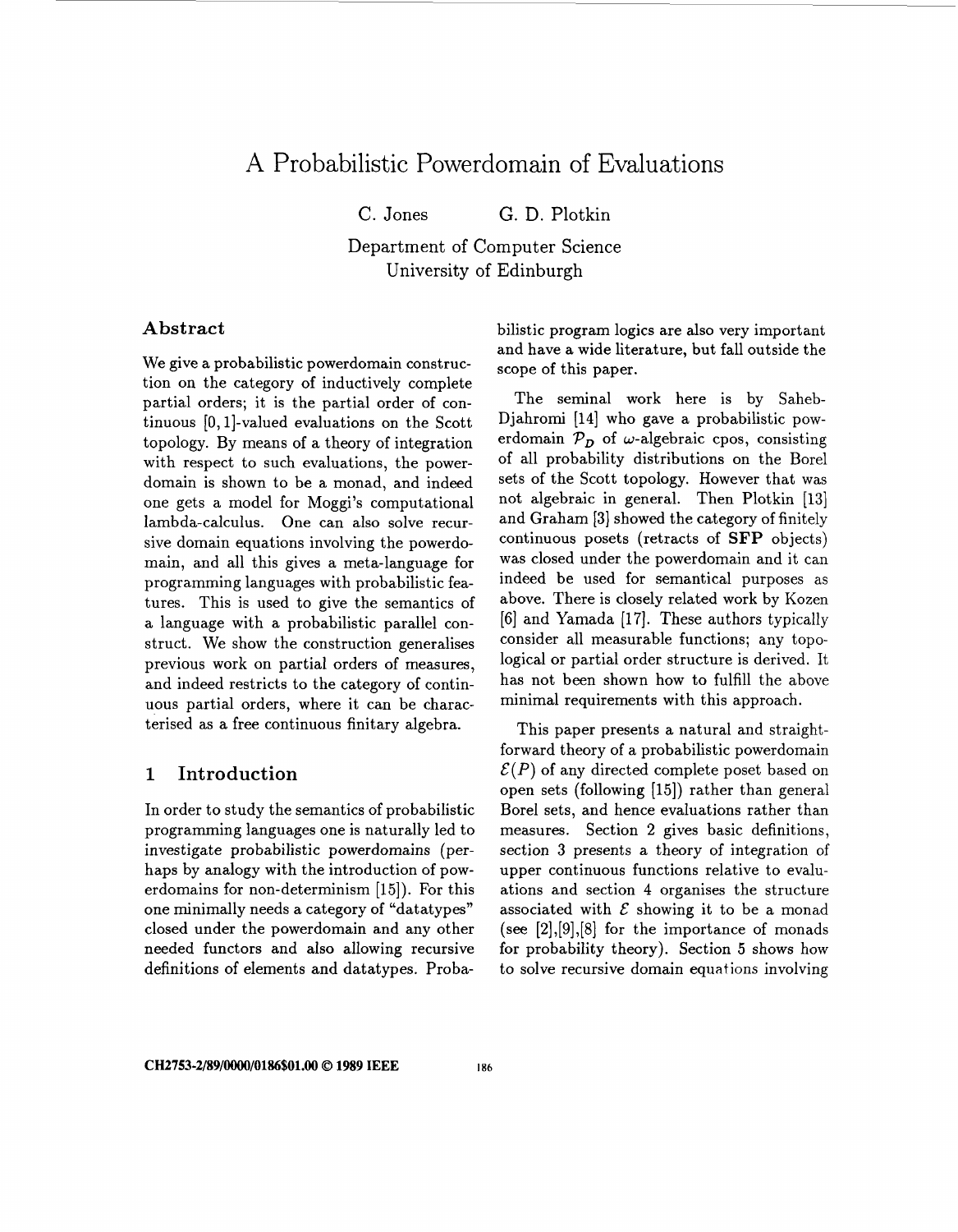*E.* Section 6, following recent ideas of Moggi [10] shows the monad is strong and so one can probabilistically interpret his computational  $\lambda$ -calculus, providing (the basis of) a very suitable metalanguage for the denotational semantics of probabilistic programming languages; section 7 gives a semantics for such a language with probabilistic concurrency. Section 8 connects up with the other approaches showing evaluations extend to measures whenever *P* is continuous **[4],** and, finally, section 9 extends Graham's finitary algebraic characterisation of the powerdomain **[3]** to the continuous case.

#### **2 Evaluations**

We work with the category **IPO** with objects the *inductively complete partial orders* (ipos) those having lubs of directed subsets (there need be no least element); the morphisms are the continuous functions, those preserving directed lubs. The category is cartesian closed, complete and co-complete. The *Scott topology*  on an ipo consists of those upper sets inaccessible by directed joins **[4].** 

To specify a probabilistic computation over an ipo  $P$  it is natural to consider  $[0,1]$ -valued functions on sets of "events". For computer science purposes we consider as such events, tests on data and identify these with open sets rather than the more general Borel sets. There are natural and well-known axioms for such functions.

**Definition** Let *X* be a topological space and  $\Omega(X)$  be its (complete) lattice of open subsets. A function  $\mu : \Omega(X) \to [0, 1]$  is an *evaluation* iff

*Monotonicity* If  $U \subseteq V$  then  $\mu(U) \leq \mu(V)$ 

*Strictness*  $\mu(\emptyset) = 0$ 

*Modularity*  $\mu(U)+\mu(V) = \mu(U\cup V)+\mu(U\cap V)$ 

Also, such a function  $\mu$  is *continuous* iff for any directed set  $U_{\lambda}$  ( $\lambda \in \Lambda$ ) of open sets,  $\mu(\bigcup_{\lambda} U_{\lambda}) = \bigcup_{\lambda} \mu(U_{\lambda}).$  This natural condition was introduced by Lawson [7].

**Examples**  1. For any *x* in *P* the point-mass evaluation  $\eta_P(x)$  is defined by:

$$
\eta_P(x)(U) = \begin{cases} 1 & \text{if } x \text{ is in } U \\ 0 & \text{otherwise} \end{cases}
$$

2. If  $\sum_{i=1}^{n} r_i \le 1$  where  $r_i \ge 0$  then  $\sum r_i \mu_i$ is an evaluation if the  $\mu_i$  are; its value at U is  $\sum r_i \mu_i(U)$ .

**Definition** Let *P* be an ipo. Then its *probabilistic powerdomain* is  $\mathcal{E}(P)$  the set of continuous evaluations on *P* partially ordered by:  $\mu \leq \nu$  iff  $\forall U$  in  $\Omega(P)$ ,  $\mu(U) \leq \nu(U)$ .

**Theorem 2.1**  $\mathcal{E}(P)$  is an ipo with directed *lubs defined pointwise, and with a least element, the constantly zero evaluation.* 

**Remark** We could instead have worked with the  $\omega$ -continuous evaluations, those preserving lubs of countably directed sets. This would make no difference to the course of the general theory in sections **3, 4,** *5,* 6 and 8 except that the Monotone Convergence theorem below would be restricted to *countable* directed sets of continuous functions. In the definition of  $\mathcal{D}(P)$  we would take all  $[0,1]$ -valued measures. However the results given for continuous ipos (Fubini's theorem and theorems 8.2 and 9.1) would be replaced by the corresponding results for the smaller class of  $\omega$ -continuous ipos (defined as in [16], but without the bottom element). These results would be a special case of the results given below as when *P*  is  $\omega$ -continuous, all  $\omega$ -continuous evaluations are actually continuous.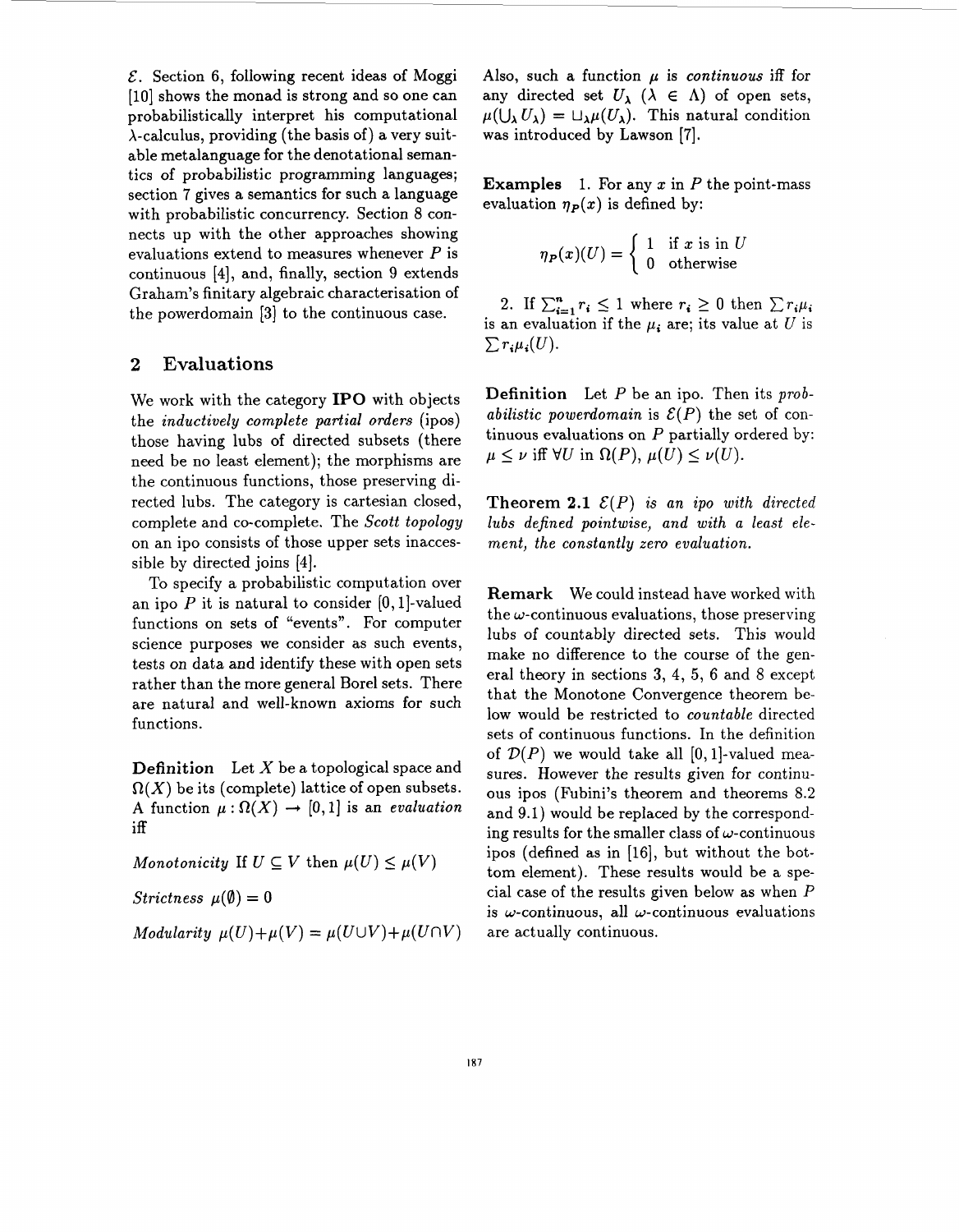#### **3 Integration** & **Evaluation**

Previous work on probabilistic powerdomains has involved the use of measures and integration. We consider integration (with respect to an evaluation) of *continuous functions* to **[O,1]**  regarded as an ipo under its usual ordering.

We start with *simple functions,* those taking finitely many values. By  $[12]$  or  $[5, p23]$ , any evaluation  $\mu$  extends to a finitely additive set function  $\bar{\mu}$  on the ring generated by the open sets. So if  $s$  is a simple function, taking values  $\alpha_1, \ldots, \alpha_n$ , one can define:

$$
\int s \, d\mu = \sum_{i=1}^n \alpha_i \bar{\mu}(s^{-1}\{\alpha_i\})
$$

Any simple function can be written as  $\sum r_i X_{U_i}$  $(r_i \geq 0)$  and it can be seen that  $\int s d\mu =$  $\sum r_i \mu(U_i)$ . Now the integral of a general continuous function  $f: P \rightarrow [0,1]$  has the standard form of definition:

$$
\int f d\mu = \sup \{ \int s d\mu \mid s \text{ is simple and } s \le f \}
$$

#### **Theorem 3.1 (Monotone Convergence)**

*For a bounded, directed set of continuous functions*  $f_{\lambda}: P \to [0,1]$   $(\lambda \in \Lambda)$ 

$$
\int \bigvee f_{\lambda} d\mu = \bigvee \int f_{\lambda} d\mu
$$

**Remark** In proving this one makes use of the fact that every continuous  $f: P \to [0,1]$ is the sup and uniform limit of an increasing sequence of simple functions.

**Theorem 3.2 (Linearity)** *For continuous*   $f_i: P \rightarrow [0,1]$  and non-negative real numbers  $r_i \text{ with } \sum r_i \leq 1$ 

$$
\int \sum_{i=1}^{n} r_i f_i d\mu = \sum_{i=1}^{n} r_i \int f_i d\mu
$$

As an application of these results one sees that  $\int f d\eta_P(x) = f(x)$ . For this is trivial when  $f = X_{II}$  and then it follows for general f by Monotone Convergence, Linearity and the above remark. **As** another example of this one can show

**Theorem 3.3** *If D is a directed set of evaluations, then* 

$$
\int f \, d(\bigsqcup_{\mu \in D} \mu) = \sup_{\mu \in D} \int f \, d\mu
$$

# 4  $\mathcal E$  is a monad

There are a number of natural functions which arise in using  $\mathcal E$  to give the semantics of probabilistic programming languages. They can be described categorically by showing  $\mathcal E$  is a monad. The monadic structure can be nicely presented from the "Kleisli point of view".

**Definition** Let **K** be a category. A *Kleisli triple* is a structure  $(F, \eta, (\cdot)^*)$  where *F* :  $Obj(\mathbf{K}) \rightarrow Obj(\mathbf{K})$ , and  $\eta_x: x \rightarrow Fx$  (for any object *x*) is the *unit map* and  $f^*:Fx\rightarrow Fy$ (for any  $f: x \to Fy$ ) is the *extension* of f, such that

- 1.  $\eta_*^* = \mathrm{id}_{F_x}$  (for *x* in  $Obj(\mathbf{K}))$
- 2.  $f^* \circ \eta = f$  (for  $f: x \to Fy$ )
- 3.  $g^* \circ f^* = (g^* \circ f)^*$  (for  $f: x \to Fy$  and  $q: y \rightarrow Fz$

As is well-known **[9]** to every such triple  $(F, \eta, (\cdot)^*)$  corresponds the monad  $(F, \eta, \mu)$ where  $F(f) = (\eta_Y \circ f)^*$  (for  $f: x \to y$ ) and  $\mu_x = (\mathrm{id}_{F_x})^*$ . (And, conversely, given such a monad we can define a triple with  $f^* = \mu_y \circ Ff$ , and moreover these correspondences are mutual inverses.)

In our case  $\eta_P(x)$  is as above and the extension of  $f: P \to \mathcal{E}(Q)$  is defined by:

$$
f^{\star}(\mu)(V) = \int_{x \in P} f(x)(V) d\mu
$$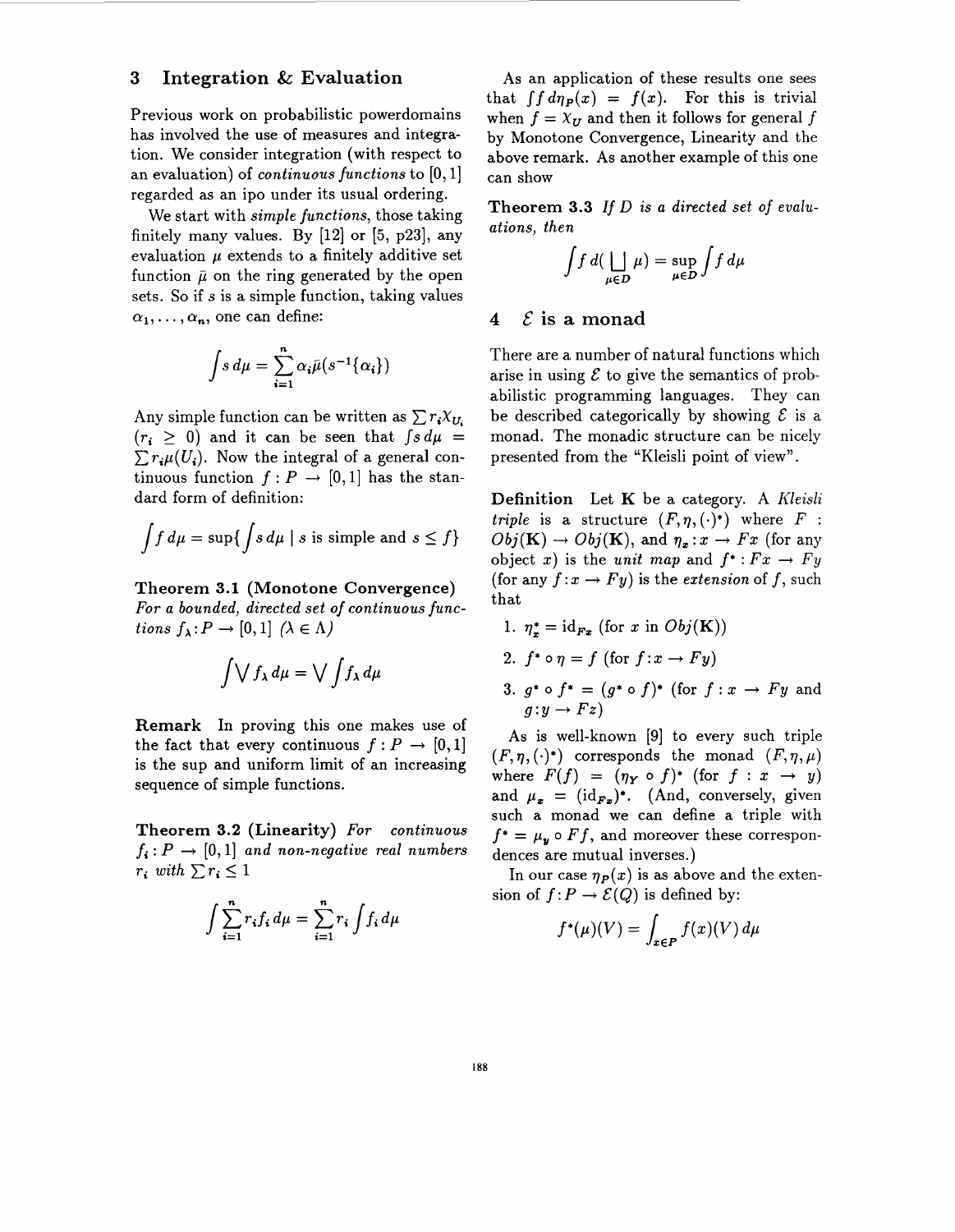(meaning  $\int k \, d\mu$  where  $k(x) = f(x)(V)$  for x in P). One shows that *f\** is well-defined by using the results of section **3.** We just verify the third property of a Kleisli triple.

We have to prove for  $f: P \to \mathcal{E}(Q)$  and  $q:Q\to \mathcal{E}(R)$  that

$$
\int_{y \in Q} g(y) V d(W \mapsto \int_{x \in P} f(x) W d\mu) =
$$
  

$$
\int_{x \in P} \int_{y \in Q} g(y) V df(x) d\mu
$$

which would follow from the more general

$$
\int_{y \in Q} h(y) d(W \mapsto \int_{x \in P} f(x)W d\mu) =
$$
  

$$
\int_{x \in P} \int_{y \in Q} h(y) df(x) d\mu
$$

where  $h: Q \to [0, 1]$  is continuous. It suffices to prove it for  $h = \chi_W$  for open *W* which is immediate since both sides reduce to the expression *<sup>r</sup>*

$$
\int_{x\in P} f(x)(W)\,d\mu
$$

Finally we note that the action of  $\mathcal E$  on morphisms is given by:  $\mathcal{E}(f)(\mu)(V) = \mu(f^{-1}(V)).$ 

#### *5* **Recursive Domain Equations**

We apply the theory of [16] to the category **pIPO** of ipos and continuous partial func-<br>tions, those  $f: P \to Q$  such that  $f^{-1}(V)$  is open whenever  $V$  is. This is a partial ccc in the sense of Moggi [ll]. (More accurately we can define the domain structure  $M_{\rm open}$  of open subobjects of **IPO** so that  $[e]$  is in  $M_{\text{open}}(Q)$ for  $e: P \to Q$  iff (i)  $ex \sqsubseteq ey$  iff  $x \sqsubseteq y$  for  $x, y$ in  $P$  and (ii)  $e(P)$  is open, and then **pIPO**  $\cong P(\text{IPO},\mathcal{M}_{\text{open}}).$ 

The product and sum functors extend from **IPO** to **pIPO** by:  $f \times g(\langle x,y \rangle) \simeq \langle fx, gy \rangle$ (which exists iff  $fx$  and  $gx$  do) and  $f +$  $g(\langle i,x \rangle) \simeq \langle 0,fz \rangle$  (if  $i = 0$ ) and  $\simeq \langle 1,gz \rangle$ (if  $i = 1$ ). There is a partial function-space functor defined by  $f \rightarrow g(h) = g \circ h \circ f$ . However a certain " $\mathcal E$  function space" functor  $\rightarrow \infty$ is more important to us. First note the natural inclusion functor  $\alpha$  : **pIPO**  $\rightarrow$  **IPO**<sub> $\epsilon$ </sub> (the latter being the Kleisli category) where  $\alpha(f)(x)(V) = 1$  (if  $fx \perp$  and  $fx \in V = 0$ (otherwise). Then  $\rightarrow$ <sub>*E*</sub> is defined on **pIPO** by (otherwise). Then  $\rightarrow$  *e* is defined on pIPO by<br>  $P \rightarrow$  *e*  $Q = \text{def } P \rightarrow E(Q)$  and for  $f : P \leftarrow P'$  $P \rightarrow_{\varepsilon} Q =_{\text{def}} P \rightarrow \mathcal{E}(Q)$  and for  $f : P \leftarrow P'$ <br>and  $g:Q \rightarrow Q', f \rightarrow_{\varepsilon} g(h) = \alpha(g) \circ h \circ \alpha(f)$ .

Now **pIPO** is an 0-category in the sense of [16] if we partially order the hom-sets by:<br>  $f \subseteq g$  iff  $\forall x \in P$ . $f(x) \downarrow \supset g(x) \downarrow \wedge f(x) \subseteq g(x)$ ,  $f \sqsubseteq g$  iff  $\forall x \in P$ .  $f(x) \downarrow \supset g(x) \downarrow \wedge f(x) \sqsubseteq g(x)$ ,<br>where  $f, g : P \longrightarrow Q$ . For if  $f_n : P \longrightarrow Q$  is an increasing sequence it has a lub given by  $(\bigcup_{n} f_n)(x) \simeq \bigcup_{n} f_n(x)$  (where this is taken to exist iff  $f_k(x) \downarrow$  for some k and then it is taken to be  $\bigcup_{n>k} f_n(x)$ . Composition is continuous in that these  $\omega$ -lubs are preserved. Note that the totally undefined function,  $\emptyset$ , is always least and composition is strict (preserves **0)** in each argument; also the empty ipo is a null object, both initial and final. Next **pIPO** has w-limits. Suppose  $\Delta = \langle P_n, f_n \rangle$ is an  $\omega$ <sup>Op</sup>-chain. Then the limit is the set  ${x:\omega \rightarrow \bigcup_{n} P_{n} \mid (\forall n, x_{n} \downarrow \supset x_{n} \in P_{n} \land x_{n} \simeq$  $f_n(x_{n+1})$  and  $\exists n, x_n \downarrow$  partially ordered by  $x \subseteq y$  iff  $\forall n, x_n \downarrow \supset y_n \downarrow \land x_n \subseteq y_n$ . The universal cone  $\rho: P \to \Delta$  is  $\rho_n(x) \simeq x_n$ .

With all this established the theory of [16] directly applies to **pIP0** and we can solve systems of recursive domain equations involving locally continuous functors: sums, products and  $\rightarrow_{\mathcal{E}}$  are all easily be seen to be locally continuous.

#### **6 Computational A-calculus**

We want to give the semantics of probabilistic programming languages using a  $\lambda$ calculus for probabilistically nondeterministic functions. An extraordinarily suitable general tool for this purpose has been provided by Moggi's  $\lambda_c$ -calculus ([10]). To interpret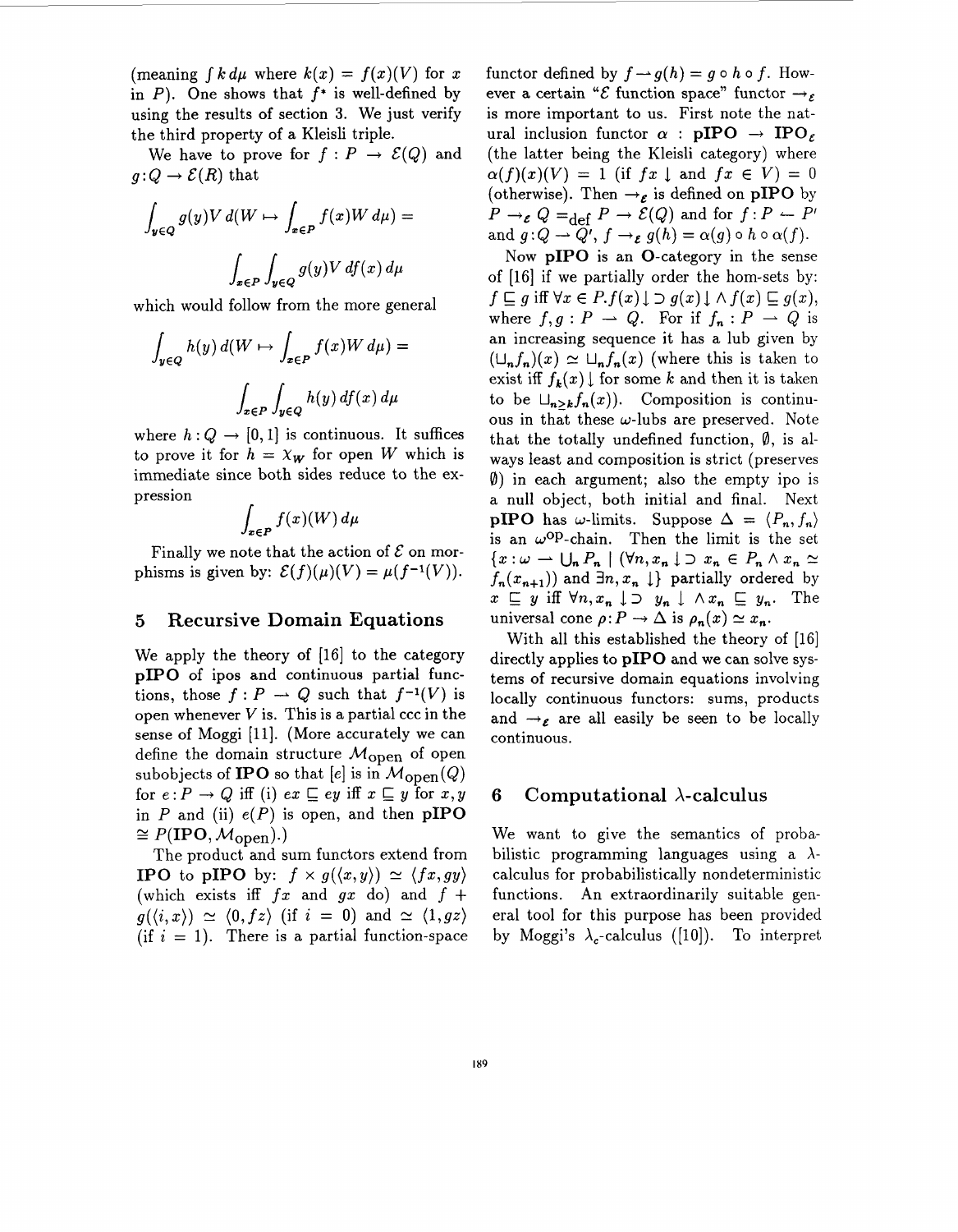the calculus we have to provide a *tensorial strength,* which is a natural transformation:

$$
P \times \mathcal{EQ} \stackrel{\boldsymbol{t}_{P,Q}}{\rightarrow} \mathcal{E}(P \times Q)
$$

satisfying certain diagrams. It turns out that as **IPO** has enough points  $t_{P,Q}$  is determined uniquely by

$$
t_{P,Q}(x,\nu)(W) = \int_{y \in Q} \chi_{W}(x,y) \, d\nu
$$

and that this indeed defines a tensorial strength. This gives a  $\lambda_c$ -model in Moggi's sense as  $\eta_P$  is easily shown a mono.

The tensorial strength gives rise to a natural transformation  $\psi_{P,Q}: (\mathcal{E}(P) \times \mathcal{E}(Q)) \to \mathcal{E}(P \times$ Q) which can be used to interpret the pairing of two computations. An explicit formula for  $\psi_{P,Q}$  is given by

$$
\psi_{P,Q}(\mu,\nu) = W \mapsto \int_{x \in P} \int_{y \in Q} \chi_W(x,y) \, d\nu \, d\mu
$$

(Integrating in the other order gives the dual (Integrating in the other order gives the dual<br>notion of pairing  $(\tilde{\psi}$  in [10]). The two are equal<br>iff Fubini's theorem holds in this setting which we conjecture to be false in general, but which does hold when *P* and Q are both continuous.)

We present (an extension of) the  $\lambda_c$ -calculus and its semantics in **IPO** somewhat informally. There will be expressions and type expressions. The latter comprise constants for all the ipos (and we identify the two) and product and function space type expressions (and we shall add sum type expressions too) They denote what one would expect except perhaps for function spaces where if  $\sigma, \tau$  denote *P*,*Q* then  $\sigma \rightarrow \tau$  denotes  $P \rightarrow_{\varepsilon} Q$ . The former include variables, local declarations, abstractions, applications, tuples, projections, injections and case statements, we also add recursion and constants as required. Expressions are typed given types for their free variables, and if *e* has type *P* it is to denote an element of  $\mathcal{E}(P)$  and *e* will denote a continuous function of its free variables. A *local declurution* **let**  $x \in \sigma$  **be** *e* **in** *e'* denotes  $f^*(\mu)$  where *e* denotes  $\mu \in \mathcal{E}(P)$  (and  $\sigma$  denotes *P*) and  $e'$  denotes  $f: P \rightarrow_{\mathcal{E}} Q$  as a function of *P*. A  $\lambda$ -abstraction  $\lambda x \in \sigma$ .e where *e* has type  $\tau$  denotes  $\eta_{P\rightarrow \epsilon Q}(f)$  where  $\sigma, \tau$  denote  $P, Q$ and  $f(x) = e$ . An *application*  $e'(e)$  (where  $e' : \sigma \to \tau$  denotes  $f \in \mathcal{E}(P \to_{\varepsilon} Q)$  and  $e : \sigma$ denotes  $x \in \mathcal{E}(P)$  denotes  $\alpha(f, x)$  where  $\alpha$  is the composition

$$
\mathcal{E}(P \to \mathcal{E}(Q)) \times \mathcal{E}(P) \xrightarrow{\psi} \mathcal{E}((P \to \mathcal{E}(Q)) \times P) \xrightarrow{\text{eval}^*} \mathcal{E}(Q)
$$

A *pair*  $\langle e, e' \rangle$  denotes  $\psi(\mu, \nu)$ , where  $e, e'$  denote  $\mu, \nu$  and projections **fst**(e), snd(e) have evident denotations. For sums if *e* denotes  $\mu \in \mathcal{E}(P + Q)$  and  $e_1, e_2$  denote  $f : P \rightarrow_{\mathcal{E}}$  $R, g : Q \rightarrow_{\mathcal{E}} R$  respectively, as functions of *x* then the *case analysis* **cases** *e* **fst**  $x \in$  $\sigma.e_1$  snd  $y \in \tau.e_2$  denotes  $[f,g]^*(\mu)$ . The injections **inl(e), inr(e)** have evident denotations. Finally, functions can be defined recursively by the construct  $\mu f : \sigma \to \tau.\lambda x : \sigma.e$ where  $e$  must have type  $\tau$ . Suppose  $\sigma$ ,  $\tau$  denote  $P, Q$  and  $e$  denotes  $F: (P \rightarrow_{e} Q) \times P \rightarrow_{e} Q$ as a function of f and *x.* Then the construct denotes  $\eta_{P\rightarrow \epsilon Q}(g)$  where *g* is the least fixed point of  $Curry(F)$ . We will define functions recursively by writing  $f \Leftrightarrow \lambda x : \sigma.e$  meaning  $f = \mu f : \sigma \to \tau \lambda x : \sigma e$ , for appropriate  $\sigma, \tau$ .

# **7 A Language** with **Probabilistic Concurrency**

Consider the language *Com* of commands *c*  given by:

$$
c ::= a | c; c' | skip | if b then c else c'
$$
  
|while b do c | c + c' | c || c'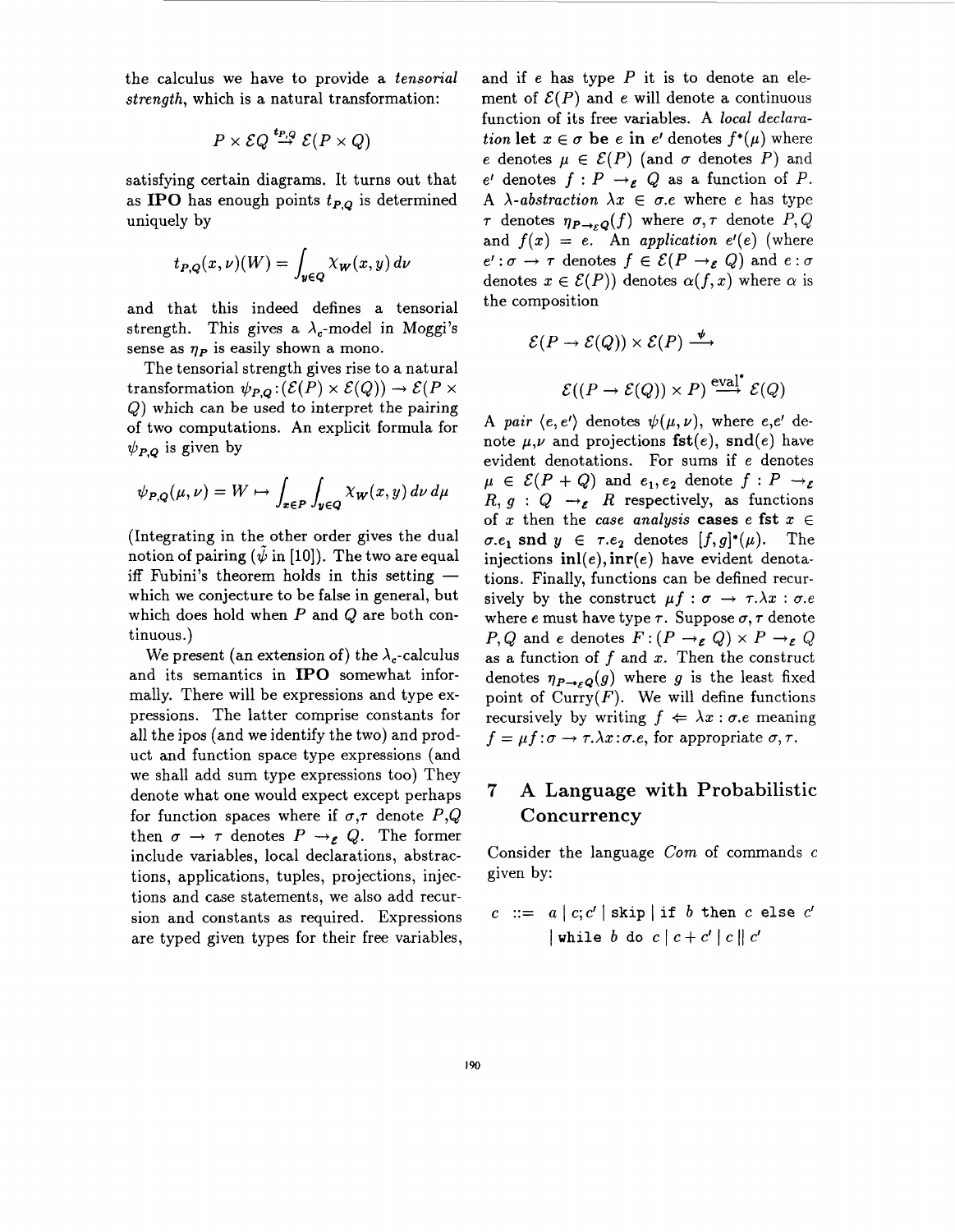where *a,b* range over sets *ACom,BExp* of atomic commands and Boolean expressions. The first five clauses present a simple iterative language, the sixth a probabilistic choice between **c** and *c',* the last a probabilistic scheduled concurrency. For the semantics we assume an ipo, S, of states and given denotational functions  $A: ACom \rightarrow (S \rightarrow_{\mathcal{E}} S)$  and  $\mathcal{B}: BExp \to (S \to_{\mathcal{E}} \mathsf{T})$  where **T** is  $1 + 1$  (and **1** is the one-point ipo).

We define the denotational semantics *C* :  $Com \rightarrow R$  where the ipo R of *resumptions* is the solution as considered above to the recursive domain equation:

$$
R \cong S \rightarrow_{\mathcal{E}} (S + (S \times R))
$$

In what follows we treat the isomorphism as an actual equality.

**Atomic Commands**   $\mathcal{C}[a] = \lambda \sigma \in S.\text{inl}(\mathcal{A}[a](\sigma))$ 

**Sequence** 

 $\mathcal{C}[[c; c]] = \mathcal{C}[[c] \star \mathcal{C}[[c'])$  where  $\star: R \to_{\varepsilon} (R \to_{\varepsilon} R)$ is defined recursively by

$$
\star \Leftarrow \lambda r \in R \lambda r' \in R \quad \lambda \sigma \in S \text{ cases } r(\sigma)
$$
  
fst  $\sigma' \in S.\text{inr } (\langle \sigma', r' \rangle)$   
snd  $x \in S \times R.\text{inr } (\langle \text{fst}(x), \text{snd}(x) \star r' \rangle)$ 

**Conditionals** 

 $\mathcal{C}$  if *b* then *c* else  $c'$  =  $\lambda \sigma \in S$ .if  $\mathcal{B}[b](\sigma)$ **then**  $C[c](\sigma)$  **else**  $C[c](\sigma)$ 

(where **if** e **then** e' **else** e" abbreviates **cases**  e fst  $x \in \mathbb{1}.e'$  and  $x \in \mathbb{1}.e''$  with x not free in e' or *e")* 

#### **Loops**

C[while *b* do  $c$ ] =  $\mu \theta : R \lambda \sigma \in S$  if  $\mathcal{B}[b](\sigma)$ then  $(\theta \star C[c])(\sigma)$ else  $\operatorname{inl}(\sigma)$ 

Probabilistic Choice  $\mathcal{C}[[c+c']] = \lambda \sigma \cdot \frac{1}{2} \mathcal{C}[[c]](\sigma) + \frac{1}{2} \mathcal{C}[[c]](\sigma)$  **Probabilistic Concurrency** We parameterise on a probabilistic scheduler,  $\kappa$ , which decides, given a state, which process runs next; the scheduler also has its own internal state. We take the ipo *Sch* of schedulers to be the solution to the recursive domain equation:

$$
Sch \cong S \rightarrow_{\mathcal{E}} (\mathsf{T} \times Sch)
$$

(and treat the isomorphism as an equality) and define recursively  $PAR: R \rightarrow_{\mathcal{E}} (R \rightarrow_{\mathcal{E}} (Sch \rightarrow_{\mathcal{E}}$ **R))** by:

$$
PAR \Leftarrow \lambda r \in R \lambda r' \in R \lambda \kappa \in Sch \lambda \sigma \in S
$$
  
let  $x \in T \times Sch$  be  $\kappa(\sigma)$  in  
if  $fst(x)$   
then cases  $r(\sigma)$   
fst  $\sigma' \in S.\text{inr}(\langle \sigma', r' \rangle)$   
snd  $y \in S \times R.\text{inr}(\langle st(y),$   
 $PAR(snd(y))(r')(snd(x))\rangle)$   
else cases  $r'(\sigma)$   
fst  $\sigma' \in S.\text{inr}(\langle \sigma', r \rangle)$   
snd  $y \in S \times R.\text{inr}(\langle st(y),$   
 $PAR(r)(snd(y))(snd(x))\rangle)$ 

and then,

$$
\mathcal{C}[[c]] \ c'] = PAR(\mathcal{C}[c])(\mathcal{C}[[c']](\kappa))
$$

It would be interesting to investigate this semantics in detail especially comparing it with a random walk operational semantics. It would also be interesting to give a probabilistic semantics to a language like Milner's CCS.

### **8 Measure Theory**

From the point of view of probability theory it is more natural to use measures than evaluations. In fact we can obtain a similar construction with measures to the one with evaluations. We use the Bore1 sets of the Scott topology on an ipo, which form the least  $\sigma$ field generated by the open sets, well-known in measure theory.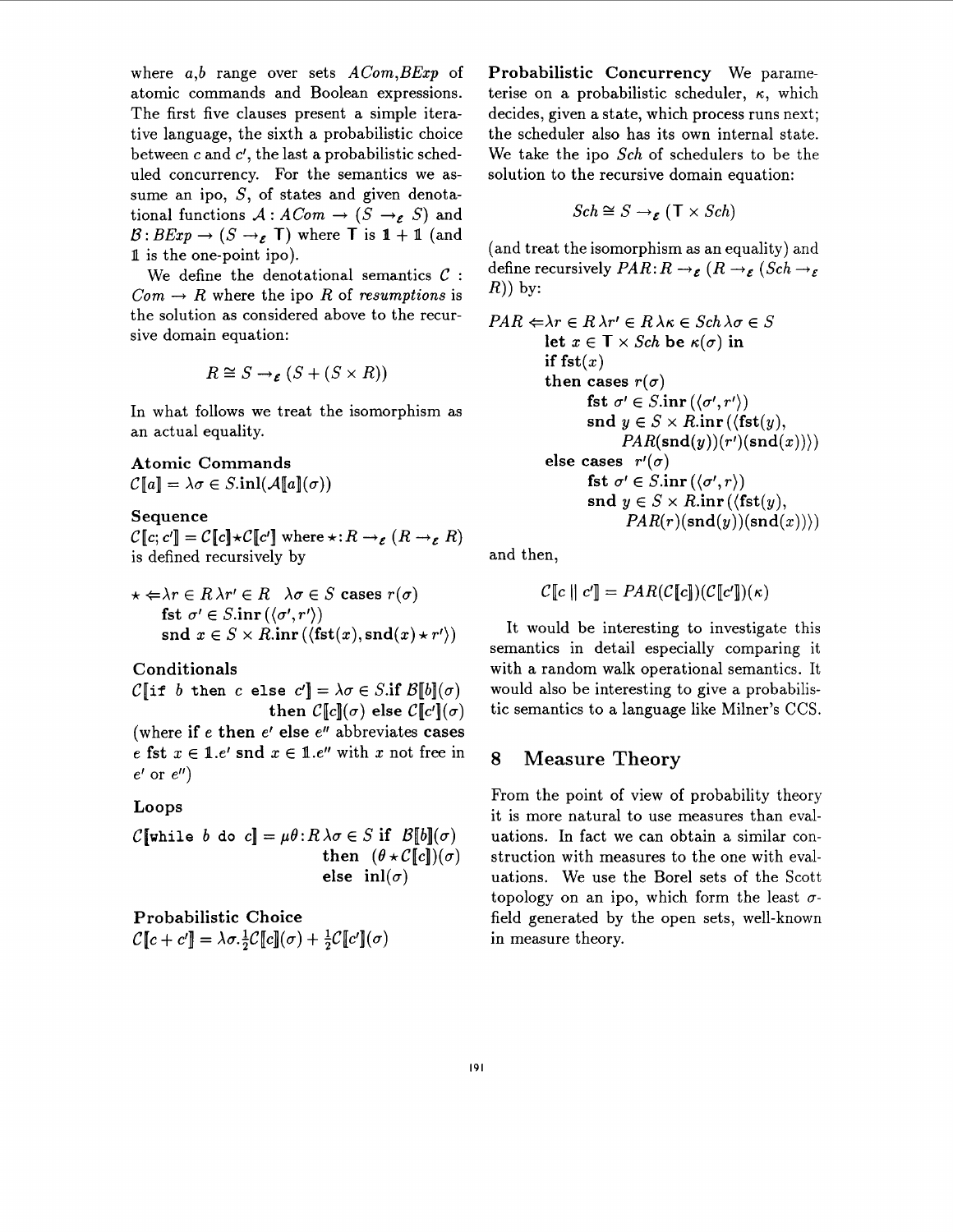Every  $[0, 1]$ -valued measure restricts to an evaluation  $\tau_P(\mu)$  and this is a 1 - 1 map as measures are determined by their values on open sets.

**Definition** For an ipo  $P, \mathcal{D}(P)$  is the set of [O,l]-valued measures on the Borel sets of *P*  that restrict to a continuous evaluation. It is partially ordered by:  $\mu \sqsubseteq \eta$  iff  $\tau_P(\mu) \sqsubseteq \tau_P(\eta)$ .

**Theorem 8.1**  $\mathcal{D}(P)$  *is an ipo with least element.* 

The theorem is proved by showing that for a directed set of measures  $\{\mu_i\}$  that the evaluation  $\mathcal{L}_i \tau_P(\mu_i)$  extends to a measure (and so restriction is continuous).

We can show  $D$  is a monadic functor, the definitions are as before, substituting Borel sets for open ones:

$$
\eta_P(x)(T) = \begin{cases} 1 & \text{if } x \text{ is in } T \\ 0 & \text{otherwise} \end{cases}
$$

and

$$
f^{\ast}(\mu)(T) = \int_{\mathbf{x} \in \mathbf{P}} f(x)(T) \, d\mu
$$

Note if f is continuous,  $\lambda x.f(x)(T)$  is measurable and this equation defines a measure by linearity and continuity of integration.

Restriction is a morphism  $\tau : \mathcal{D} \to \mathcal{E}$  of monads, and we consider when the two monads coincide in that  $\tau$  is an isomorphism. This is equivalent to asking when an evaluation can be extended to a measure. By a result of Lawson [7] this holds whenever  $\Omega(P)$  is  $\omega$ -continuous and so when *P* is. The next theorem generalises to the continuous case and yields further information on evaluations.

**Theorem 8.2** *If P is continuous, every continuous evaluation extends to a measure and D(P) is continuous (with basis the finite rational linear combinations of point measures of any given basis of P).* 

**Proof** Every linear combination of point evaluations clearly extends to a measure so every directed lub of such measures extends to the lub of the corresponding extensions (as *7* is continuous). One then shows that every evaluation is such a lub (this was shown for the w-algebraic case [16] by Saheb-Djahromi **[14]). As** every continuous ipo is a retract of an algebraic one **[4],** we can restrict our attention to the case where *P* is algebraic. The key lemma is the following:

**Lemma 8.3** *Let v be a continuous evaluation, let*  $O_1, \ldots, O_n$  *be open sets and choose*  $r$  with  $0 < r < 1$ . Then there is a linear com*bination p of point measures of finite elements*  of *P such that:* 

$$
1. \ \mu(O_i) \geq r\nu(O_i) \ \text{(for } i = 1, \ldots, n).
$$

2.  $\mu(V) \ll \nu(V)$  (for every open set V).

**Proof** First we show how to approximate *<sup>v</sup>* on a crescent  $C = U \setminus V$  (*U* and *V* are open). As  $\nu$  is continuous and  $P$  is algebraic,

$$
\bar{\nu}(C) = \sup_{a_1,\dots,a_n \in C^{\circ}} \bar{\nu}(C \cap \bigcup_i a_i \uparrow)
$$

where *Co* is the set of finite elements of *C* and  $a_i \uparrow$  is  $\{x \in P \mid x \sqsupseteq a_i\}$ . Now pick  $a_1, \ldots, a_n$ in  $C^{\circ}$  so that  $\bar{\nu}(C \cap \bigcup_i a_i \uparrow) \geq \sqrt{r} \bar{\nu}(C)$ . Put

$$
\mu_C = \sum_{i=1}^n \sqrt{r} \bar{\nu} (C \cap (a_i \uparrow \setminus \bigcup_{j
$$

we get  $\bar{\mu}_C(C) \geq r\bar{\nu}(C)$  and  $\mu_C(V) \ll \bar{\nu}(V \cap C)$ for every open set *V.* 

Now let *P* be the partition of *P* into the crescents  $(\bigcup_{i \in S} O_i) \setminus (\bigcup_{i \notin S} O_i)$  (where  $S \subset$  $\{1,\ldots,n\}$ ). Then the required  $\mu$  is the sum of the  $\mu_c$  over the *C* in  $\mathcal{P}$ .

We need only show now that the measures given by the lemma form a directed set. To this end we use a lemma to the effect that if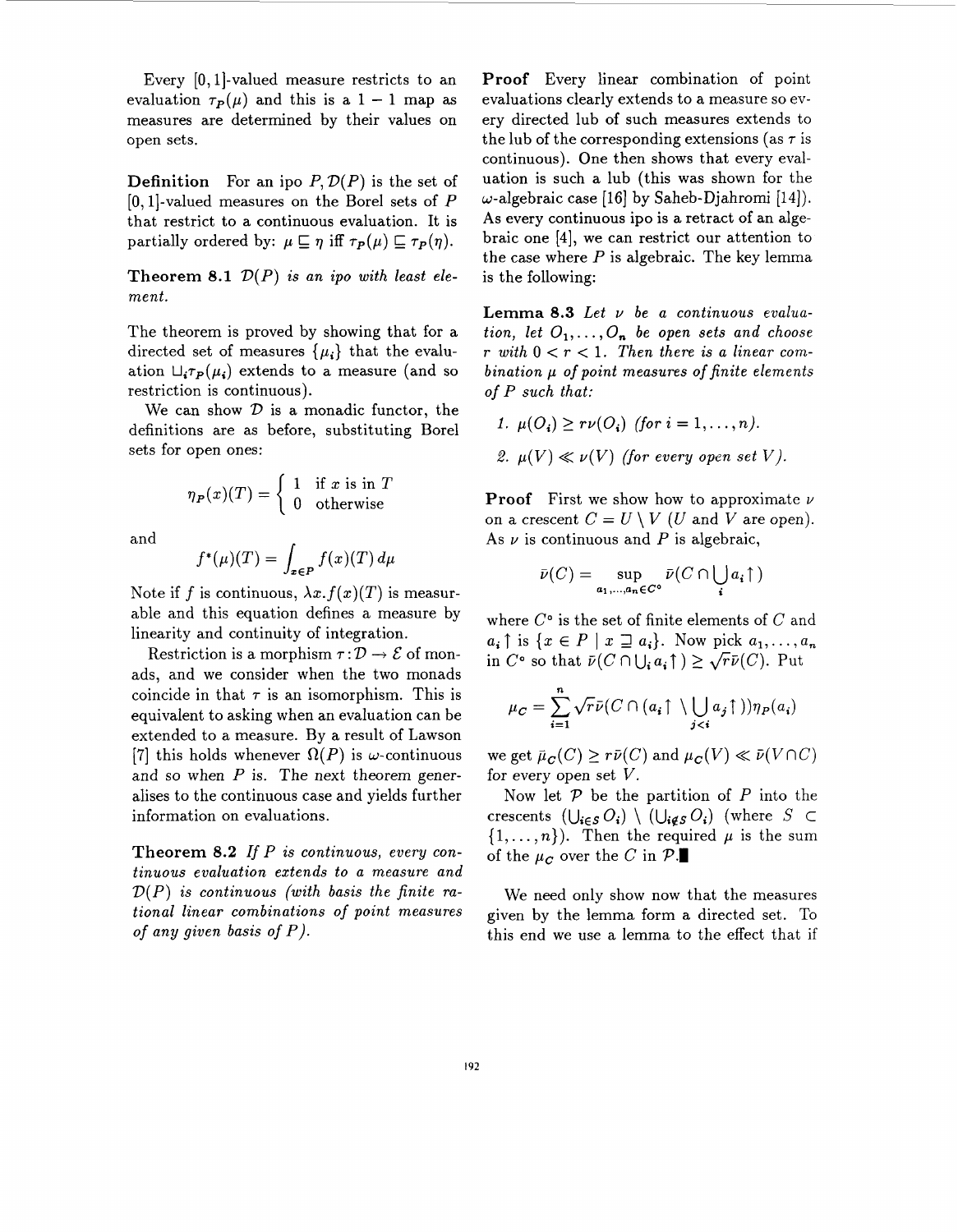$\mu$  is a linear combination of point measures of finite elements of *P* then there are open sets  $U_1, \ldots, U_m$   $(m \geq 0)$  such that  $\mu(U_i) \neq$  $0$   $(i = 1, ..., m)$  and for any measure  $\mu'$ ,  $\mu \subseteq \mu'$  iff  $\mu(U_i) \leq \mu'(U_i)$  for  $i = 1, \ldots, m$ . Now let  $\mu_1, \mu_2$  be two measures as in the lemma and let  $U_1^1, \ldots, U_{m_1}^1, U_1^2, \ldots, U_{m_2}^2$  be the corresponding sequences of open sets. Set  $r_j = \max_{i=1,m_j} (\mu_j(U_i^j)/\nu(U_i^j))$  (which is welldefined), take  $r = \max(r_1, r_2)$  and apply the lemma to obtain the desired  $\mu$ .

Finally, as every measure is a directed lub of linear combinations of point evaluations, it is enough to show that, in turn, these are directed lubs of elements of the proposed basis way below them.

#### **9 A Finitary Characterisation**

By general nonsense,  $\mathcal{E}(P)$  is the free  $\mathcal{E}$ algebra over *P.* Generalising **[3]** we characterise  $\mathcal{E}(P)$  in finitary terms for continuous  $P$ by proving in theorem 9.1 that the categories of  $\mathcal{E}$ -algebras and finitary ones coincide.

**Definition** An *abstract probabilistic domain*  is an ipo  $P$  with least element  $\perp$  and a continuous function  $+: [0,1] \times P^2 \rightarrow P$  satisfying

- 1. (Commutativity)  $a + b = b + b + a$
- 2. (Associativity)  $(a + b) + c = a + b$  $(b + \frac{s(1-r)}{1-sr} c)$   $(sr < 1)$
- 3. (Absorption)  $a + a = a$
- 4. (One)  $a + b = a$

Here  $[0,1]$  has the usual Hausdorff topology and *P, P2* the Scott topologies.

We form the category **APD** with abstract probabilistic domains as the objects and continuous functions which are linear, (i.e.  $f(\perp) = \perp$  and  $f(a + h) = f(a) + f(b)$  as morphisms. Then there is a forgetful functor  $U: \text{IPO}^{\mathcal{V}} \to \text{APD}$ , where  $U(P, \alpha) = (P, \perp, +)$ where  $\bot = \alpha(W \mapsto 0)$  and  $a +_r b = \alpha(r \eta_P(a) +$  $(1 - r)\eta_P(b)$  and U is the identity on morphisms.

**Theorem 9.1** *U cuts down to an isomorphism on the full subcategory* of *objects whose domains are continuous.* 

**Proof** One difficulty in proving this is to define the object part of the inverse functor (it will be the identity on morphisms). To that end, given  $(P, \perp, +)$  with P continuous we want to define  $\alpha$ :  $\mathcal{E}(P) \rightarrow P$  by

$$
\alpha(\mu) = \bigsqcup \{ \sum_{b \in B} r_b b \mid \sum_{b \in B} r_b \eta_P(b) \ll \mu \}
$$

where the finite weighted sums are defined using  $+$  and  $\perp$ . The following key lemma ensures the set on the right is directed.

**Lemma 9.2** *Let P be an ipo. Then for finite sets B and C*  $\sum_{b \in B} s_b \eta_P(b) \sqsubseteq \sum_{c \in C} t_c \eta_P(c)$  *iff each sum can be divided into an equal number of parts in correspondence so that the corresponding parts are of the form*  $r\eta_P(x)$  *and*  $s\eta_P(y)$  *with*  $r \leq s$  *and*  $x \sqsubseteq y$ .

**Proof** One half is by the monotonicity of the operation of taking finite linear combinations. For the other we require a set of values  $r_{b,c}$  with the three properties:  $r_{b,c} = 0$  unless  $b \subseteq c$ ,  $\sum_{c \in C} r_{b,c} = s_b$  and  $\sum_{b \in B} r_{b,c} \leq t_c$ .

We prove the theorem by applying the Maxcut, Min-flow theorem for directed graphs [l]. We have a node for each  $c \in C$  and  $b \in B$ , a source and a sink. We link the source to each b with an edge of capacity  $s_b$  and each c to the sink with an edge of capacity  $t_c$ , then we link *b* and *c* by an edge with capacity 1 if  $b \subseteq c$ . A flow of value  $\sum_{b \in B} s_b$  gives a value for  $r_{b,c}$  as the flow from *b* to *c*. By the theorem, such a flow exists iff every cut has value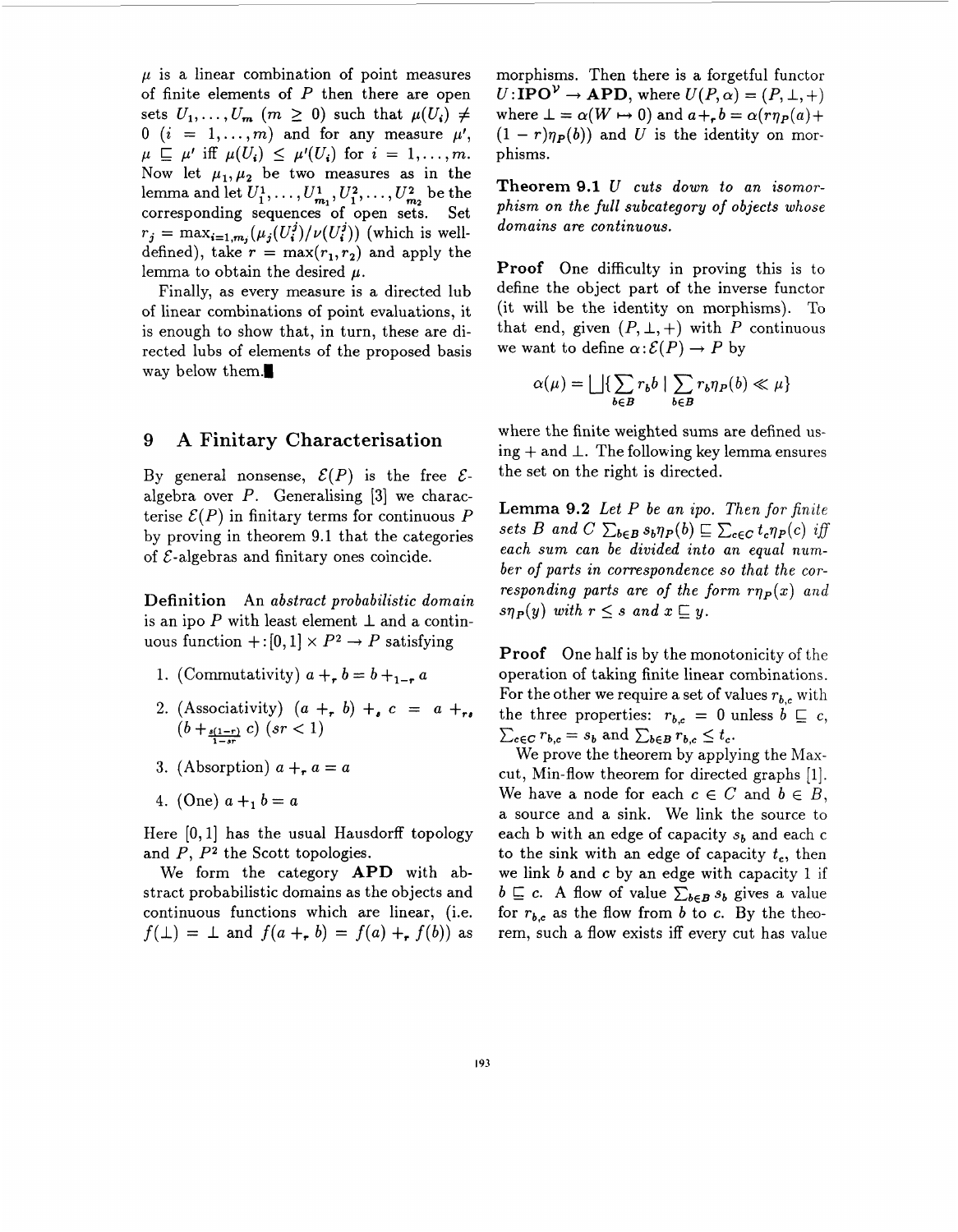at least  $\sum_{b \in B} s_b$ . (A cut is just a set of nodes, containing the source but not the sink, and its value is the sum of the capacities of all edges from a node in the cut to one not in it.) We now call upon a further lemma, that if  $K \subset B$  upward closed in  $B$ ,  $\sum_{b \in B} s_b \eta(b) \sqsubseteq \sum_{c \in C} t_c \eta(c)$ , then for any subset

$$
\sum_{b \in K} s_b \le \sum_{c \in C \text{ s.t. } \exists b \in K, b \sqsubseteq c} t_c
$$

which is proved by considering the values of the measures on an open set containing only those *b's* and *c's* greater than (or equal to) something in  $K$ .

Then one can show that any cut has value at least  $\sum_{b \in B} s_b$  by first disregarding any cut whose value contains a edge of capacity 1 since its total value will then be greater than  $\sum_{b \in B} s_b$ . So, given a cut *L* which, if it contains some *b* and  $b \sqsubseteq c$  must also contain *c*, we take as *A',* the upper closure in *B* of the *b's* in the cut and the value of the cut is  $\sum_{b \notin L} s_b + \sum_{c \in L} t_c$ but the second term is at least  $\sum_{b \in K} s_b$  by the lemma above, hence the value of the cut is at least  $\sum_{b \in B} s_b$  as required.

The main difficulty in the rest of the proof is to show that  $\alpha$  is linear in the sense that  $\alpha(\sum_i r_i \mu_i) = \sum_i r_i \alpha(\mu_i)$ . To this end one uses a variant of of lemma 9.2 that holds for continuous P with  $\ll$  replacing both  $\sqsubseteq$  and  $\leq$ .

#### **References**

- [l] Bela Bollobas. *Graph Theory, an Introductory Course.* Springer-Verlag, 1979.
- [2] M. Giry. A categorical approach to probability theory. In B. Banaschewski, editor, *Categorical Aspects* of *Topology and Analysis.* Springer-Verlag, Lecture Notes in Mathematics 915, 1981.
- [3] Steven K. Graham. Closure properties of a probabilistic domain construction. Computer Science Program, University of Missouri, 1987.
- **[4]** P. T. Johnstone. *Stone Spaces,* volume **3**  of *Cambridge Studies in Advanced Mathematics.* Cambridge University Press, 1982.
- [5] J. L. Kelley and T. P. Srinivasan. *Mensure and Integral, Volume 1,* volume 116 of *Graduate Texts in Mathematics.*  Springer-Verlag, 1988.
- [6] D. Kozen. Semantics of probabilistic programs. *Journal* of *Computer and System Sciences,* 22, 1981.
- [7] J. D. Lawson. Valuations on continuous lattices. In Rudolf-Eberhard Hoffman, editor, *Continuous Lattices and Related Topics.* Universitat Bremen, 1982. Mathematik Arbeitspapiere 27.
- [8] F. N. Lawvere. The category of probabilistic mappings. Preprint, 1962.
- [9] Ernest G. Manes. *Algebraic Theories.* Graduate Texts in Mathematics 26. Springer-Verlag, 1976.
- [lo] E. Moggi. Computational lambdacalculus and monads. To appear in LICS 1989.
- [ll] E. Moggi. Partial morphisms in categories of effective objects. *Information and Computation,* 76(2/3), 1988.
- [12] B. J. Pettis. On the extension of measures. *Ann.* of *Math.,* **54,** 1951.
- [13] G. **D.** Plotkin. Probabilistic powerdomains. In *Proceedings CAAP,* 1982.